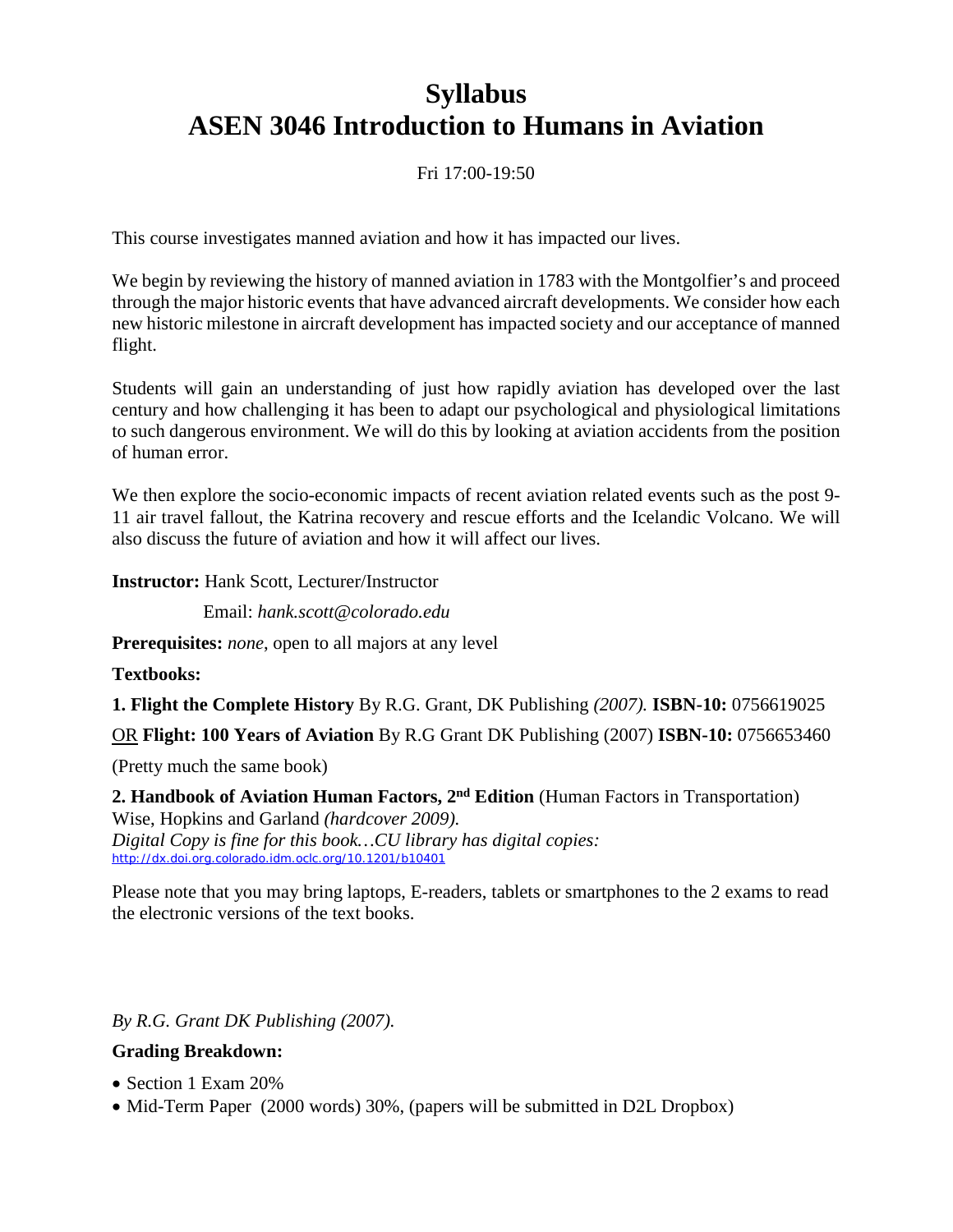- Section 2 Exam 20%
- Group Presentation 30%

#### **Course Website:** on Canvas

#### **Required Readings:**

- Textbooks listed above for Sections 1 and 2.
- Various articles provided in class and available on the course website will be utilized during Sections 2 and 3.

#### **Lecture Topics:**

#### **1. History of Manned Flight**

The Invention of Aviation Early successes and failures Wright Brothers The Early Novelty of Aviation, and WWI The Golden Age: Aviation finds a purpose: mail, combat and commercial transportation. WWII Post-war R&D, the Cold War, Airlines and the Jet Age The Private Aviation phenomenon Historical review of civilian acceptance of Aviation

### **2. Flight Safety and Human Error**

Human Factors in Complex Systems Organizational Behavior (and the Reason Model) The Role of Culture – Power-Distance Culture The Role of Human Performance Limitations Group Behavior and Social Interaction in Complex Systems Crew Resource Management (Stress, Situational Awareness, Information Processing) Social Impacts of Aviation Accidents Accident Investigation, recommendations and the Ethics vs. Economics debate

The Role of Training – Learning Theory in Aviation Safety

#### **3.Socio-Economic Impacts of Aviation**

Regulation and the role government regulation – does it hinder or hamper growth? Life without aviation, assess the Post 9-11 aviation freeze, Icelandic volcanic disruptions Impact of aviation of the environment and the climate Aviation in Developing Nations Aviation's role in Humanitarian Aid/ Emergency Relief (case study of Haiti Earthquake, Katrina and the Asian Tsunami) Future issues in Aviation (congested airspace, NEXGEN, green propulsion)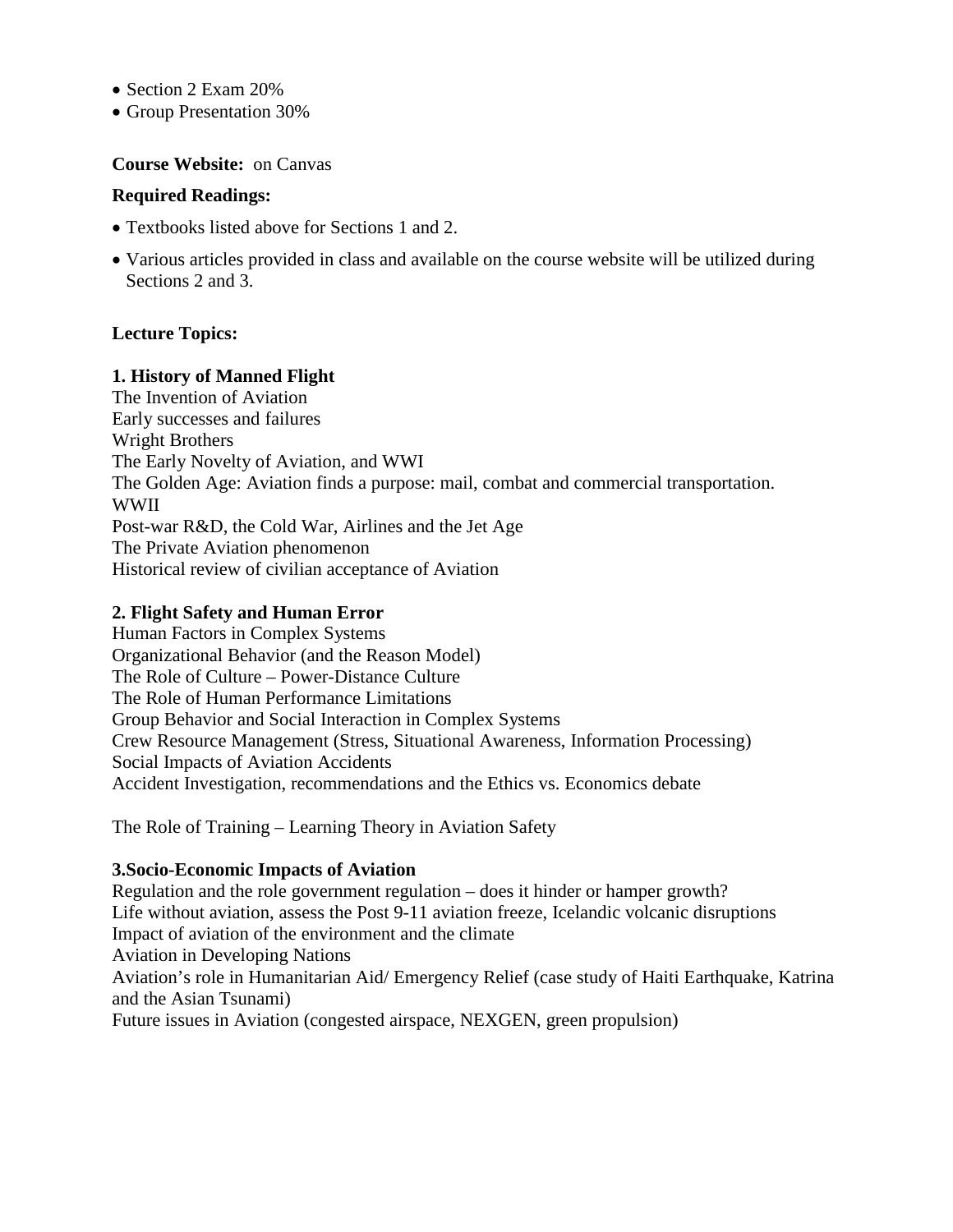### **Attendance:**

If the course is over subscribed the waitlist will be filled by the removal of any students who do not attend the first 2 days of class.

#### **Aerospace Engineering Sciences & University Policies**

### **Classroom Behavior**

Both students and faculty are responsible for maintaining an appropriate learning environment in all instructional settings, whether in person, remote or online. Those who fail to adhere to such behavioral standards may be subject to discipline. Professional courtesy and sensitivity are especially important with respect to individuals and topics dealing with race, color, national origin, sex, pregnancy, age, disability, creed, religion, sexual orientation, gender identity, gender expression, veteran status, political affiliation or political philosophy. For more information, see the policies on [classroom](http://www.colorado.edu/policies/student-classroom-and-course-related-behavior) behavior and the [Student Code of Conduct.](https://www.colorado.edu/sccr/sites/default/files/attached-files/2019-2020_student_code_of_conduct_0.pdf)

## **Accommodation for Disabilities**

If you qualify for accommodations because of a disability, please submit your accommodation letter from Disability Services to your faculty member in a timely manner so that your needs can be addressed. Disability Services determines accommodations based on documented disabilities in the academic environment. Information on requesting accommodations is located on the [Disability Services website.](https://www.colorado.edu/disabilityservices/) Contact Disability Services at 303-492-8671 or [dsinfo@colorado.edu](mailto:dsinfo@colorado.edu) for further assistance. If you have a temporary medical condition, see [Temporary Medical Conditions](http://www.colorado.edu/disabilityservices/students/temporary-medical-conditions) on the Disability Services website.

# **Preferred Student Names and Pronouns**

CU Boulder recognizes that students' legal information doesn't always align with how they identify. Students may update their preferred names and pronouns via the student portal; those preferred names and pronouns are listed on instructors' class rosters. In the absence of such updates, the name that appears on the class roster is the student's legal name.

#### **Honor Code**

All students enrolled in a University of Colorado Boulder course are responsible for knowing and adhering to the Honor Code. Violations of the policy may include: plagiarism, cheating, fabrication, lying, bribery, threat, unauthorized access to academic materials, clicker fraud, submitting the same or similar work in more than one course without permission from all course instructors involved, and aiding academic dishonesty. All incidents of academic misconduct will be reported to the Honor Code [\(honor@colorado.edu\)](mailto:honor@colorado.edu); 303-492-5550). Students found responsible for violating the academic integrity policy will be subject to nonacademic sanctions from the Honor Code as well as academic sanctions from the faculty member. Additional information regarding the Honor Code academic integrity policy can be found at the [Honor Code](https://www.colorado.edu/osccr/honor-code)  [Office website.](https://www.colorado.edu/osccr/honor-code)

#### **Sexual Misconduct, Discrimination, Harassment and/or Related Retaliation**

The University of Colorado Boulder (CU Boulder) is committed to fostering an inclusive and welcoming learning, working, and living environment. CU Boulder will not tolerate acts of sexual misconduct (harassment, exploitation, and assault), intimate partner violence (dating or domestic violence), stalking, or protected-class discrimination or harassment by members of our